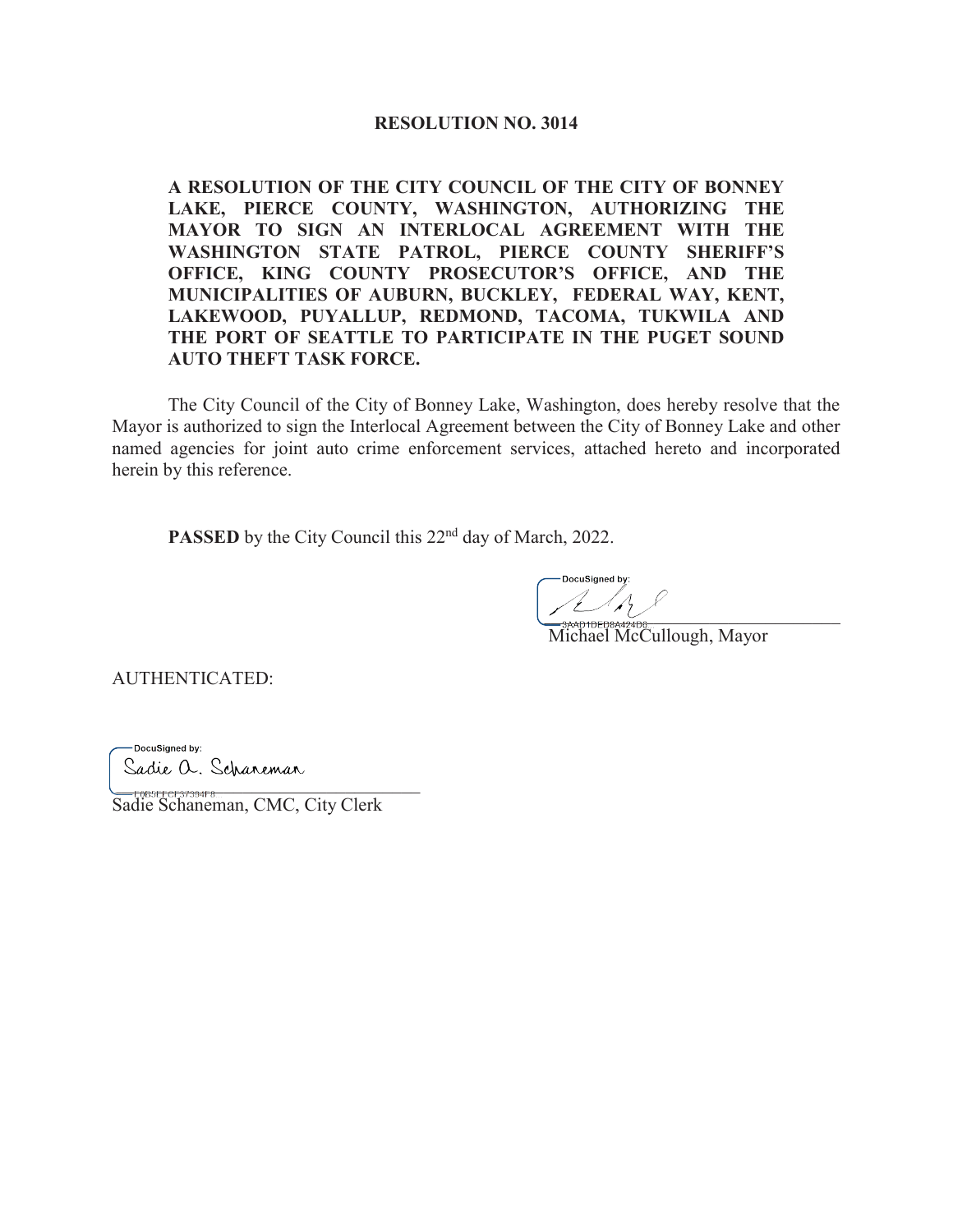# City of Bonney Lake **City Council Agenda Bill (AB)**

| <b>Department / Staff Member:</b>                                                                                                                                                                                                                                                                                                                                                                                                                                                                                                                                                                                                                       |                              |         | <b>Meeting/Workshop Date:</b>                                  | <b>Agenda Bill Number:</b>                |                                                     |  |  |
|---------------------------------------------------------------------------------------------------------------------------------------------------------------------------------------------------------------------------------------------------------------------------------------------------------------------------------------------------------------------------------------------------------------------------------------------------------------------------------------------------------------------------------------------------------------------------------------------------------------------------------------------------------|------------------------------|---------|----------------------------------------------------------------|-------------------------------------------|-----------------------------------------------------|--|--|
|                                                                                                                                                                                                                                                                                                                                                                                                                                                                                                                                                                                                                                                         | Bryan Jeter, Chief of Police |         | February 22, 2022                                              | AB22-18                                   |                                                     |  |  |
| <b>Agenda Item Type:</b>                                                                                                                                                                                                                                                                                                                                                                                                                                                                                                                                                                                                                                |                              |         | <b>Ordinance/Resolution Number:</b>                            | <b>Councilmember Sponsor:</b>             |                                                     |  |  |
| Resolution                                                                                                                                                                                                                                                                                                                                                                                                                                                                                                                                                                                                                                              |                              |         | 3014                                                           |                                           |                                                     |  |  |
| <b>Agenda Subject:</b>                                                                                                                                                                                                                                                                                                                                                                                                                                                                                                                                                                                                                                  |                              |         | Interlocal Agreement for the Puget Sound Auto Theft Task Force |                                           |                                                     |  |  |
| Full Title/Motion: A Resolution Of The City Council Of The City Of Bonney Lake, Pierce County, Washington, Authorizing The Mayor To<br>Sign An Interlocal Agreement With The Washington State Patrol, Pierce County Sheriff's Office, King County Prosecutor's Office, And The<br>Municipalities Of Auburn, Buckley, Federal Way, Kent, Lakewood, Puyallup, Redmond, Tacoma, Tukwila And The Port Of Seattle To<br>Participate In The Puget Sound Auto Theft Task Force.                                                                                                                                                                                |                              |         |                                                                |                                           |                                                     |  |  |
| <b>Administrative Recommendation:</b>                                                                                                                                                                                                                                                                                                                                                                                                                                                                                                                                                                                                                   |                              | Approve |                                                                |                                           |                                                     |  |  |
| Background Summary: The Bonney Lake Police Department participates in a regional auto theft task force with Auburn,<br>Buckley, Puyallup, Federal Way, Lakewood, Pierce County Sheriff's Department, Tukwila, Port of Seattle and the Washington<br>State Patrol. This regional effort is designed to effectively respond to, and prevent, auto theft and related crimes. Bonney Lake<br>will be reimbursed for our detective's salary, benefits and overtime for participating in this task force. The current funding for<br>the Bonney Lake detective's position ends on June 30, 2023.<br><b>Attachments:</b><br><b>PSATTF</b> Interlocal Agreement |                              |         |                                                                |                                           |                                                     |  |  |
|                                                                                                                                                                                                                                                                                                                                                                                                                                                                                                                                                                                                                                                         |                              |         | <b>BUDGET INFORMATION</b>                                      |                                           |                                                     |  |  |
| <b>Budget Amount</b><br><b>Budget Explanation:</b>                                                                                                                                                                                                                                                                                                                                                                                                                                                                                                                                                                                                      | <b>Current Balance</b>       |         | <b>Required Expenditure</b>                                    | <b>Budget Balance</b>                     | <b>Fund Source</b><br>General<br>Utilities<br>Other |  |  |
|                                                                                                                                                                                                                                                                                                                                                                                                                                                                                                                                                                                                                                                         |                              |         | <b>COMMITTEE, BOARD &amp; COMMISSION REVIEW</b>                |                                           |                                                     |  |  |
| <b>Council Committee:</b>                                                                                                                                                                                                                                                                                                                                                                                                                                                                                                                                                                                                                               | Public Safety                |         | <i>Approvals:</i>                                              |                                           | Yes<br>N <sub>0</sub>                               |  |  |
|                                                                                                                                                                                                                                                                                                                                                                                                                                                                                                                                                                                                                                                         |                              |         | Chair / Councilmember                                          | Terry Evans                               |                                                     |  |  |
| Committee Date: February 8,<br>2022                                                                                                                                                                                                                                                                                                                                                                                                                                                                                                                                                                                                                     |                              |         | Councilmember                                                  | Gwendolyn Fullerton                       |                                                     |  |  |
|                                                                                                                                                                                                                                                                                                                                                                                                                                                                                                                                                                                                                                                         |                              |         | Councilmember                                                  | Angela Baldwin                            |                                                     |  |  |
| <b>Forwarded to:</b>                                                                                                                                                                                                                                                                                                                                                                                                                                                                                                                                                                                                                                    |                              |         | <b>Consent Agenda:</b>                                         | Yes<br>No                                 |                                                     |  |  |
| <b>Commission/Board Review:</b>                                                                                                                                                                                                                                                                                                                                                                                                                                                                                                                                                                                                                         |                              |         |                                                                |                                           |                                                     |  |  |
| <b>Hearing Examiner Review:</b>                                                                                                                                                                                                                                                                                                                                                                                                                                                                                                                                                                                                                         |                              |         |                                                                |                                           |                                                     |  |  |
|                                                                                                                                                                                                                                                                                                                                                                                                                                                                                                                                                                                                                                                         |                              |         |                                                                |                                           |                                                     |  |  |
| <b>COUNCIL ACTION</b>                                                                                                                                                                                                                                                                                                                                                                                                                                                                                                                                                                                                                                   |                              |         |                                                                |                                           |                                                     |  |  |
| Workshop Date(s):                                                                                                                                                                                                                                                                                                                                                                                                                                                                                                                                                                                                                                       |                              |         | Public Hearing Date(s):                                        |                                           |                                                     |  |  |
| Meeting Date(s):                                                                                                                                                                                                                                                                                                                                                                                                                                                                                                                                                                                                                                        | March 22, 2022               |         | Tabled to:                                                     |                                           |                                                     |  |  |
| <b>APPROVALS</b>                                                                                                                                                                                                                                                                                                                                                                                                                                                                                                                                                                                                                                        |                              |         |                                                                |                                           |                                                     |  |  |
| Director:                                                                                                                                                                                                                                                                                                                                                                                                                                                                                                                                                                                                                                               |                              | Mayor:  |                                                                | Date Reviewed by<br><b>City Attorney:</b> |                                                     |  |  |
| Bryan Jeter                                                                                                                                                                                                                                                                                                                                                                                                                                                                                                                                                                                                                                             |                              | MM      |                                                                | (if applicable)                           |                                                     |  |  |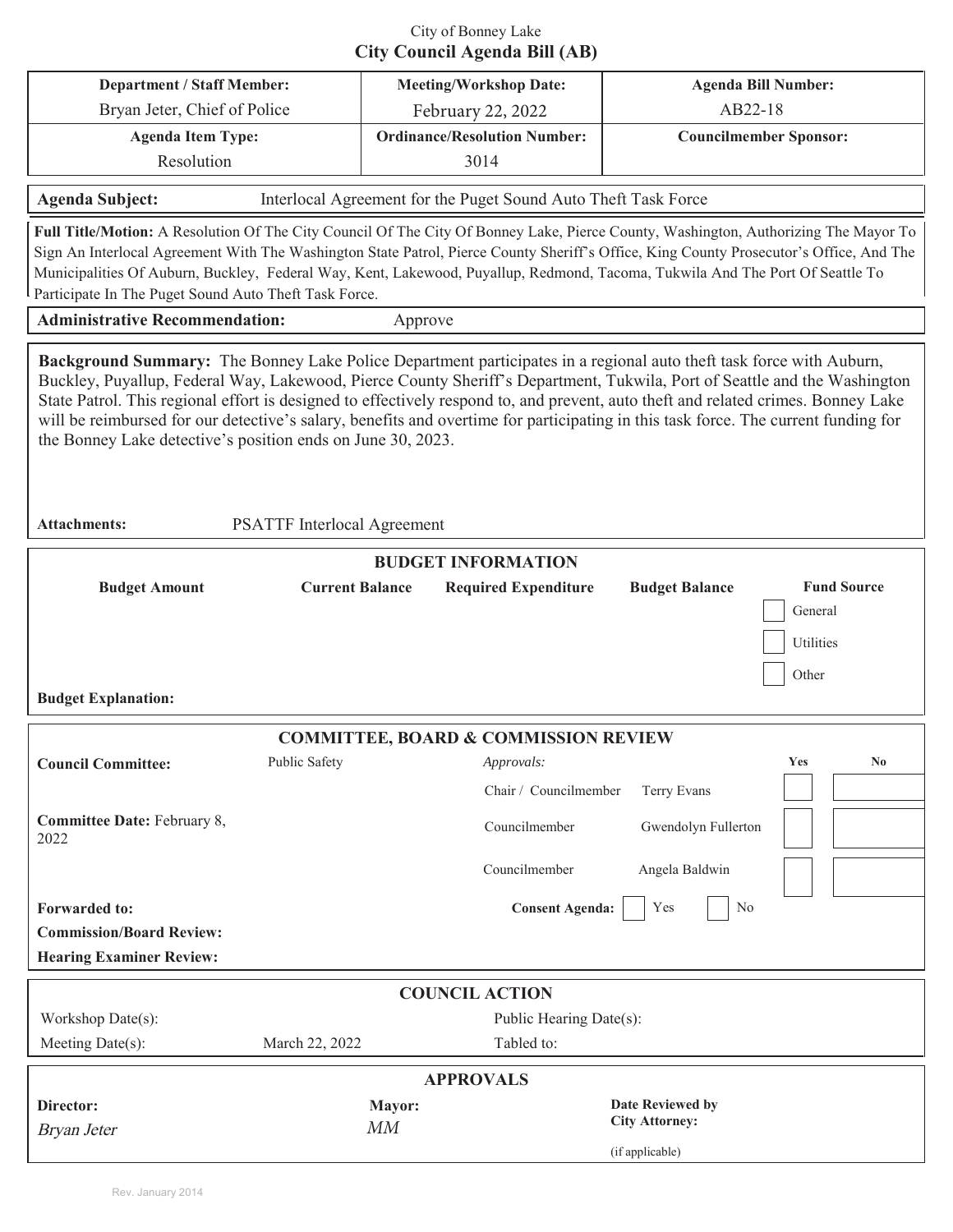# **AMENDED AND RESTATED INTERLOCAL COOPERATIVE AGREEMENT FOR THE CREATION AND MAINTENANCE OF THE PUGET SOUND AUTO THEFT TASK FORCE.**

# **1.PARTIES**

The parties to this Agreement are the Washington State Patrol, Pierce County Sheriff's Office, and the Municipalities of Auburn, Bonney Lake, Buckley, Federal Way, Kent, Lakewood, Puyallup, Tacoma, Tukwila, and the Port of Seattle, each of which is a state, county, or municipal corporation operating under the laws of the State of Washington.

Parties may be added or removed by the process outlined in Section 7.

Changes to membership, including any additions or removals, will be reflected as an addendum to this agreement.

# **2. AUTHORITY**

This Agreement is entered into pursuant to Chapters 10.93, 39.34, and 53.08 of the Revised Code of Washington.

# **3. PURPOSE/FORMATION**

The parties to this Agreement wish to establish and maintain a multijurisdictional team to effectively investigate and enforce the laws relating to auto theft; hereafter known as the Puget Sound Auto Theft Task Force ("PSATT" or "Task Force" in this Agreement). This Agreement does not replace any previously executed interlocal agreements by the parties to provide backup law enforcement services. The parties do not intend to create a separate legal entity subject to suit through this agreement.

# **4. STATEMENT OF PROBLEM**

The Washington State Legislature recognized that automobiles are an essential part of our everyday lives in passing the Washington Auto Theft Prevention Act in 2007. The family car is typically the second largest investment a person owns, the theft of which causes a significant loss and inconvenience to people, imposes financial hardship, and negatively impacts their work, school, and personal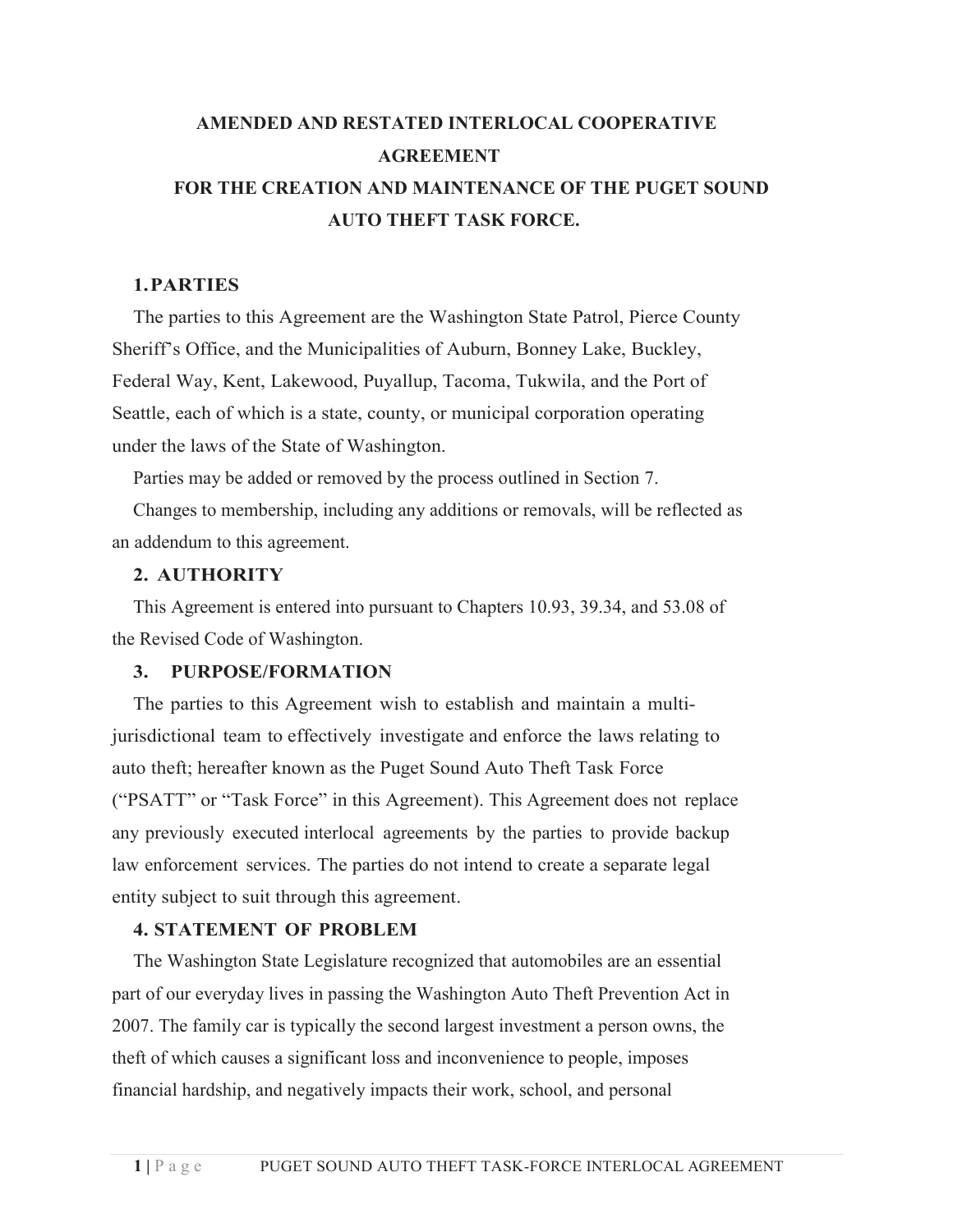activities. Appropriate, meaningful, and proportionate penalties should be imposed on those who steal motor vehicles.

King County, Pierce County, and the municipalities therein have experienced increases to urbanization and population densities resulting in a rise in crime associated with auto theft. This increase has stretched the resources of individual police department investigative units.

Historically, law enforcement efforts focused on auto theft were predominately conducted by agencies working independently. A multi-jurisdictional approach to auto theft investigations has many benefits, including: the more effective use of personnel, improved utilization of funds, reduced duplication of equipment, improved training, development of specialized expertise, and improved information sharing. This approach, such as the one detailed in this Agreement, results in improved services for all participating jurisdictions and increase safety for the communities they serve through improved auto theft prosecution.

## **5. TASK FORCE OBJ ECTIVES**

The assigned personnel from each participating jurisdiction forms the Puget Sound Auto Theft Task-Force, which will serve the combined service areas of all the participating jurisdictions.

PSATT's objective is to provide enhanced and more efficient use of personnel, equipment, budgeted funds, and training to investigate and aid in the prosecution of prolific or organized auto theft crimes. PSATT may respond as able to requests for assistance by any participating jurisdiction or by other law enforcement agencies pursuant to chapter 10.93 RCW.

## **6. GOVERNANCE**

The Task Force shall be governed by an Executive Board ("Board") composed of one member from each participating jurisdiction that has at least one full-time employee assigned to the Task Force ("Board Member"). Each Department Head shall have an equal vote and voice on all Board decisions. All Board decisions shall be made by a majority vote of the Board Members, or their designees, appearing at the meeting where the decision is made. A quorum of the Board must be present for any vote to be valid. A presiding officer shall be elected by the Board together with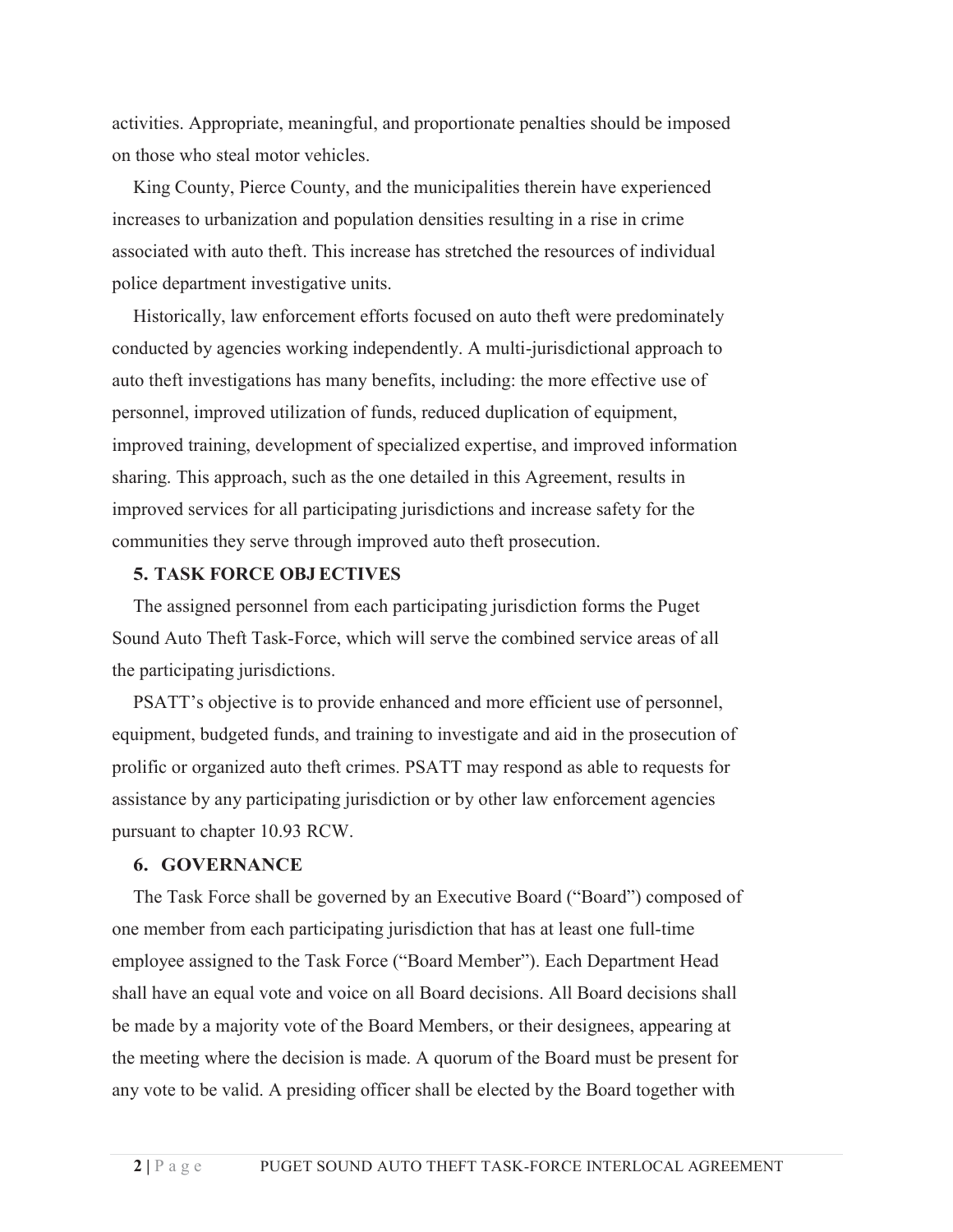such other officers as a majority of the Board may deem appropriate.

A Lead Administrative Agency shall be selected by the Board. The other participating agencies are sub-recipients. The Lead Administrative Agency shall be responsible for establishing proper accounting procedures, an audit-trail, and the collection and provision of required reports and statistics.

The Board shall meet quarterly, unless otherwise determined by the Board. Any Board Member may call extra meetings as appropriate. The presiding officer shall provide no less than forty-eight (48) hours' notice of all meetings to all members of the Board; PROVIDED, however, that in emergency situations, the presiding officer may conduct a telephonic meeting or a poll of individual Board Members to resolve any issues related to such emergency.

The Board may, at its discretion, adopt policies, regulations, and operational procedures that shall apply to Task Force operations. Officers assigned to the Task Force remain employees of their employing agency and are subject to the policies of their employing agency. To the extent that the written policies, regulations, and operational procedures of the Task Force conflict with the written policies, regulations, and operational procedures of the individual jurisdictions, the Task Force members will adhere to the written policies, regulations, and procedures of their employing agency.

## **7. DURATION, MEMBERSHIP, AND TERM INATION**

### **A. Term.**

The term of this Agreement shall be one (1) year, effective upon its adoption and consistent with the Washington Auto Theft Prevention Authority (WATPA) grant period. This Agreement shall automatically extend for consecutive one (1) year terms conditioned upon the receipt of funding through the WATPA grant process.

#### **B. Membership – Additions and Withdrawals.**

A majority vote of the Board may approve the addition of an Agency to the Task Force. Each addition will be memorialized in the minutes of the meeting in which the Board approves the addition and be evidenced by an addendum to this agreement.

A participating jurisdiction may withdraw from this agreement by providing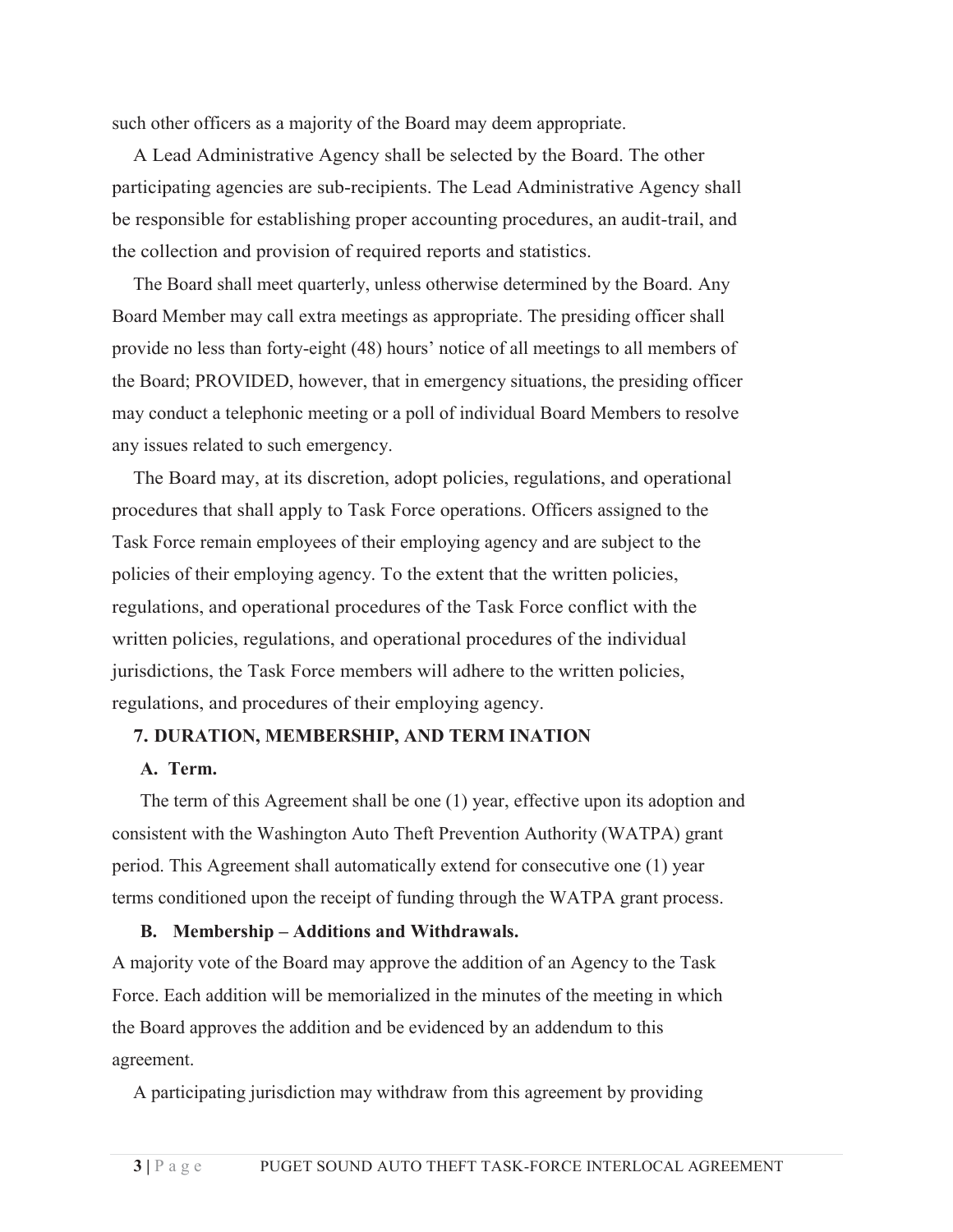thirty (30) days' written notice of its withdrawal to the other participating jurisdictions. A participating jurisdiction's withdrawal prior to the WATPA grant's expiration will be ineligible for related grant funds beyond reimbursement for approved grant expenditures that accrued prior to the participating jurisdiction's withdrawal. Removal of a participating jurisdiction will be evidenced in an addendum to this agreement.

Any membership change addenda must comply with RCW 39.34.030.

### **C. Termination.**

A majority vote of the Board may terminate PSATT. Any vote for termination shall occur only when the Department Head, or his or her designee, of each participating jurisdiction is given reasonable advanced notice of the meeting in which such vote is taken and reasonable advanced notice that a vote to terminate PSATT is forthcoming at the Board meeting. The participating jurisdictions may completely terminate this Agreement by mutual agreement in writing. Upon termination of this Agreement, any assets acquired by the Puget Sound Auto Theft Task-Force with grant funds shall be distributed by the Board upon a majority vote of all Board members or their designees.

Termination of this Agreement or the withdrawal of a party shall not extinguish those obligations described in Section 16 and 17 of this Agreement with respect to the withdrawing party as to any incident occurring before the withdrawal of the party. Those obligations described in Section 16 and 17 shall survive the termination of this Agreement with respect to any cause of action, claim, or liability arising on or prior to the date of termination.

#### **8. COMMAN D AN D CONTROL**

In the event of a mobilizing incident, the primary agency will be the agency in whose jurisdiction the incident has occurred. The primary agency shall appoint a command level officer to serve as Incident Commander to be the officer in charge of the local event. The Incident Commander retains full authority and control throughout the incident and shall make any decision as to the resolution of the incident.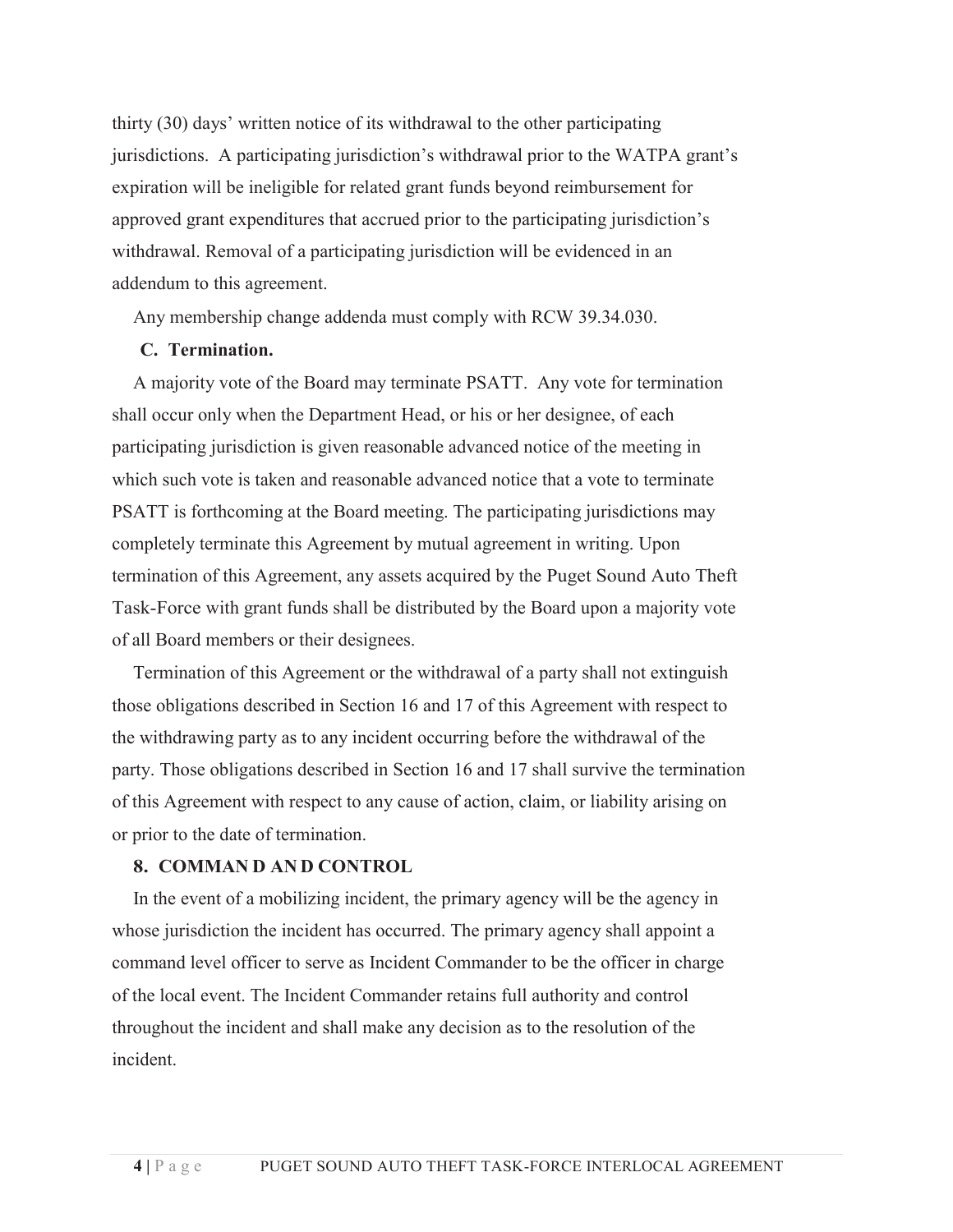# **9. T A S K F O R C E STAFF**

Upon adoption of this Agreement, the staff listed below shall be assigned and serve at the pleasure of the Board. The Board shall have authority to determine which participating jurisdictions will contribute staff and shall have authority to approve of staff assigned by a party. The Board may change, eliminate, or add staff positions as deemed appropriate. The Board shall, to the best of its ability, determine which participating jurisdictions may provide staff for the various positions during the previous year's budget cycle. A staff member of the Task Force may be removed from his or her position for any reason by majority vote of the Board or by the chief/sheriff of his or her employing jurisdiction. All Task Force staff members shall be in good standing with their employing jurisdiction at all times during their service on the Task Force.

**Commander:** A Task Force Commander with the rank of Commander or Captain (or command level equivalent) from his/her employing jurisdiction shall be appointed by the Board. The Commander shall act as the principal liaison between the Board and Task Force staff. The Commander shall operate under the direction of the presiding officer of the Board. The Commander shall be responsible for informing the Board on all matters relating to the function, expenditures, accomplishments, and challenges of the Task Force.

The Commander shall prepare monthly written reports to the Board on the actions, progress, and finances of the Task Force. The Commander shall be responsible for presenting any policies, regulations, and operational procedures and revisions for Board review and approval.

**Supervisor:** The Task Force shall have two (2) Supervisors with the rank of Sergeant or equivalent from their respective employing jurisdiction; one (1) supervisor position will be funded by WATPA and appointed by the Board, and one (1) non-WATPA-funded supervisor positions will be provided by the Washington State Patrol. The Task Force Supervisors shall act as the first level supervisors for the Task Force and shall report directly to the Commander.

**Detective:** The Task Force shall have WATPA-funded detectives assigned from participating jurisdictions that are appointed by the Board and non-WATPA-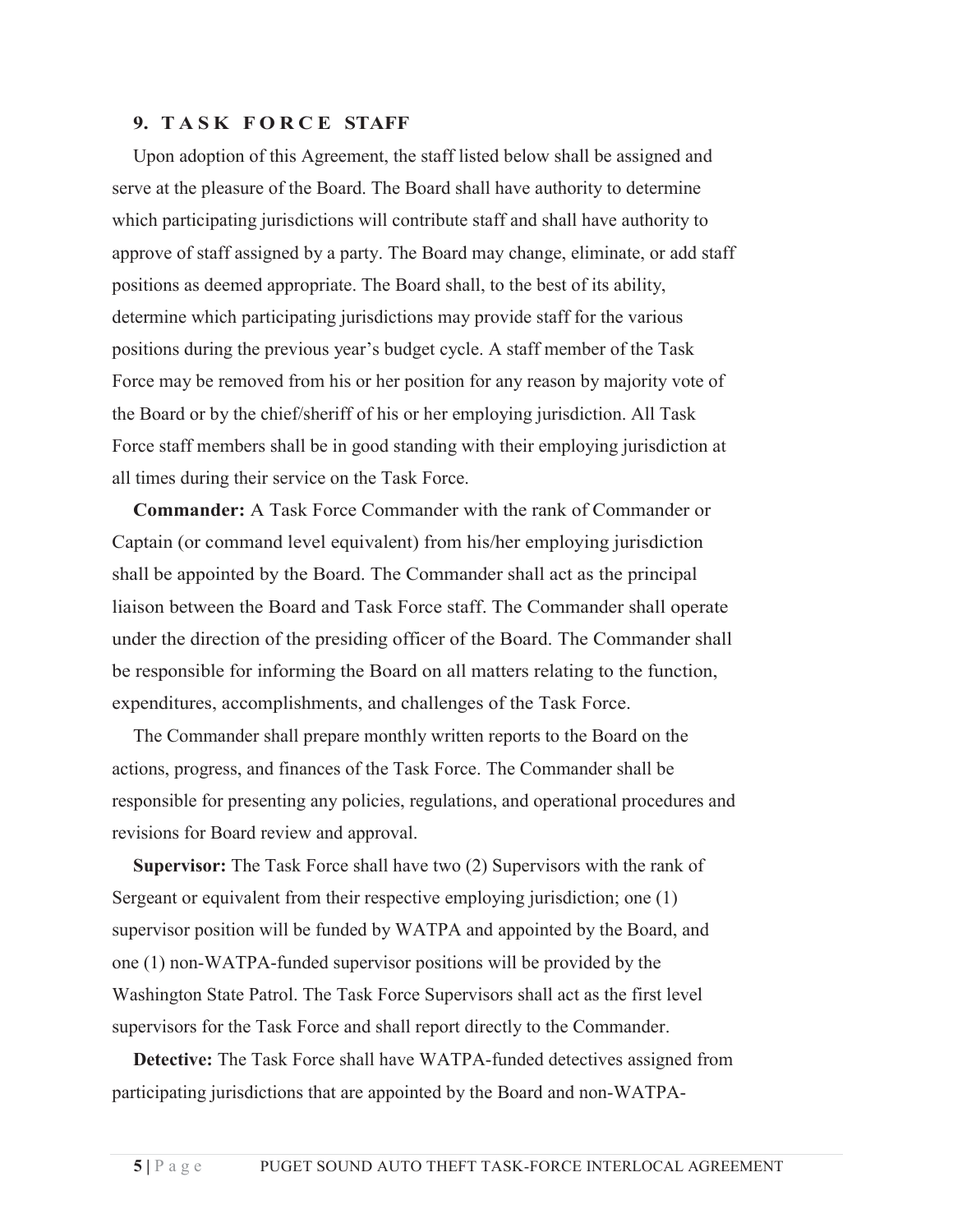funded detectives provided by WSP. The number of detectives is dependent on the WATPA grant award and the WSP budget amounts provided to the Task Force.

**Crime Analyst:** Subject to WATPA funding, PSATT shall have one (1) WATPA-funded crime analyst provided by one of the participating jurisdictions.

**Prosecutor:** Subject to WATPA funding, PSATT shall have one (1) prosecuting attorney provided by the King County Prosecutor's Office or the Pierce County Prosecutor's Office to provide direct access to legal support for improved communication and prosecution of auto theft cases investigated by the Task Force.

Pursuant to RCW 10.93.040, personnel assigned to the Task Force are considered employees of their employing jurisdiction, which shall be solely and exclusively responsible for that employee. All rights, duties and obligations of the employer shall remain with the employing jurisdiction. Each participating jurisdiction will comply with all applicable employment laws and any applicable collective bargaining agreements or civil service rules and regulations.

# **10.EQUIPMENT, TRAINING, AND BUDGET**

Equipment, training, and eligible expenses will be paid by PSATT as provided in the WATPA grant through the Lead Administrative Agency's finance department. A participating jurisdiction that incurs expenses not provided in the WATPA grant is responsible for those expenses. As provided in the WATPA grant, each participating jurisdiction shall provide a monthly expenditure invoice to the Lead Administrative Agency's finance department documenting those expenses that are eligible for reimbursement through the WATPA grant.

Each participating jurisdiction will provide a vehicle for each full-time Employee assigned by that participating jurisdiction to PSATT**.** The participating jurisdiction is responsible for the operating costs and maintenance of vehicles provided to its employees assigned to PSATT.

#### **11.OVERTIME**

Overtime funds shall not exceed the amount budgeted in the WATPA grant award. A Task Force Supervisor must pre-approve overtime expenditures.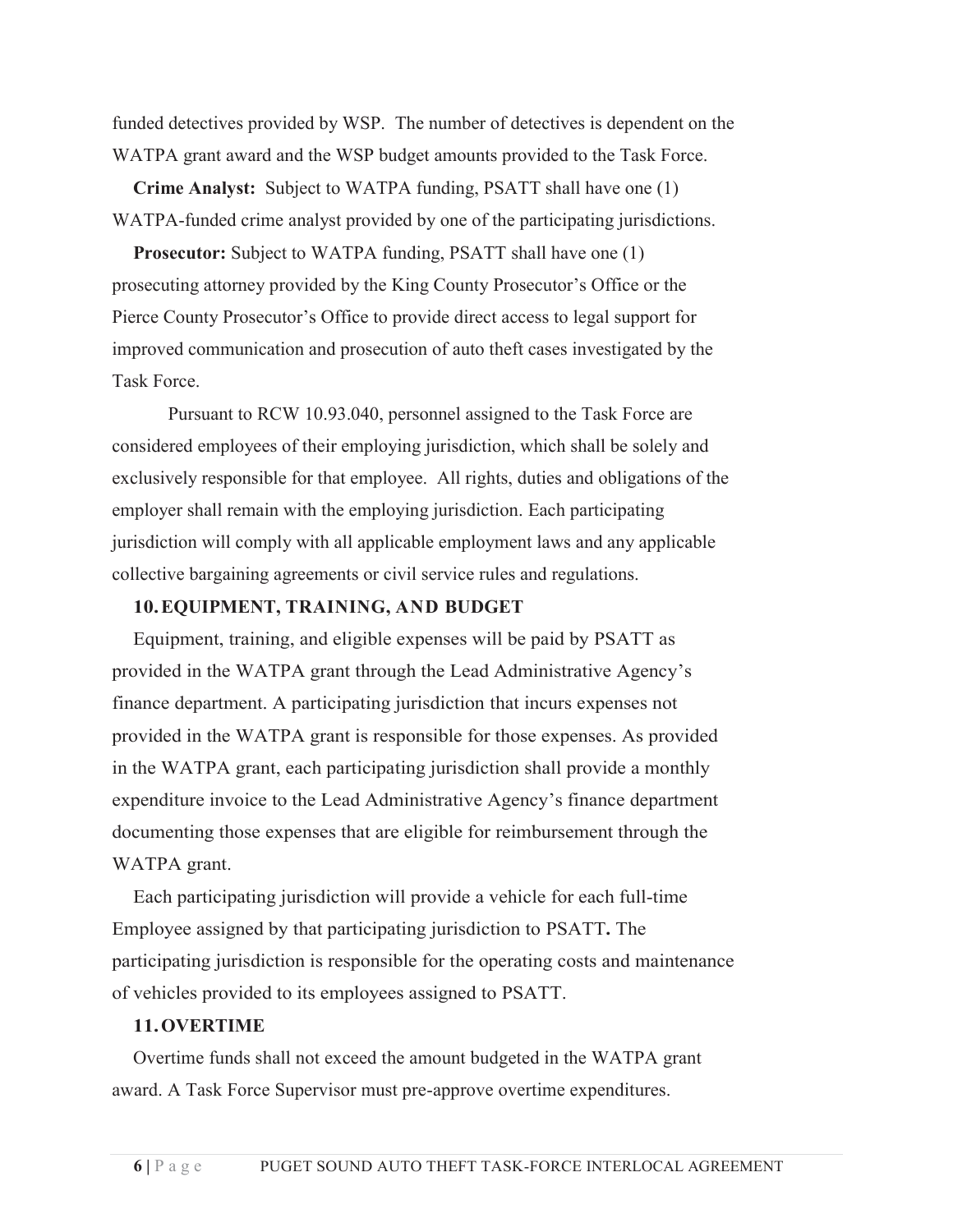Overtime is eligible for reimbursement only if: (1) a Task Force Supervisor authorized the overtime; (2) the overtime activity is specifically related to auto theft prevention efforts; and, (3) WATPA funds are available. When budgeted overtime funds are depleted, no overtime expenditures will be authorized by the PSATT or WATPA and any overtime incurred by a Task Force staff member shall be the responsibility of the employing jurisdiction.

## **12.REIMB URSEMENT OF FUNDS**

Participating jurisdictions requesting reimbursement for approved expenditures must submit appropriate invoices and itemized receipts monthly, and no more frequently than once each month, for actual expenses incurred. Sub-recipients shall submit all bills for reimbursement to the Lead Administrative Agency to ensure that those bills comply with grant policies and regulations prior to the Lead Agency submitting all reimbursements together to WATPA for payment. Each reimbursement request must contain a completed WATPA reimbursement request expenditure form. Reimbursements will be made for actual expenses based upon the available budgeted amounts provided in the WATPA grant award. The participating jurisdiction is responsible for timely submittal of billing documentation and data reporting to the Lead Administrative Agency. Expenditures made prior to the award date or after the grant expiration date are not authorized and will not be reimbursed.

WATPA will reimburse participating jurisdictions upon submittal of billing documentation, as outlined in the WATPA grant award. Requests for reimbursement for per diem (meal and travel expenditures) must be accompanied by an itemized receipt detailing the item purchased. Copies of timesheets are required for overtime reimbursement. Reimbursement will be made only up to the amount of the WATPA grant award limit for this expense type. Any cost above and beyond the award limit is the responsibility of the employing jurisdiction.

#### **13.RECORDS**

Each participating jurisdiction shall maintain and manage records related to PSATT in conformance with the Public Records Act (Chapter 42.56 RCW) and the Washington State Secretary of State's records retention schedule or the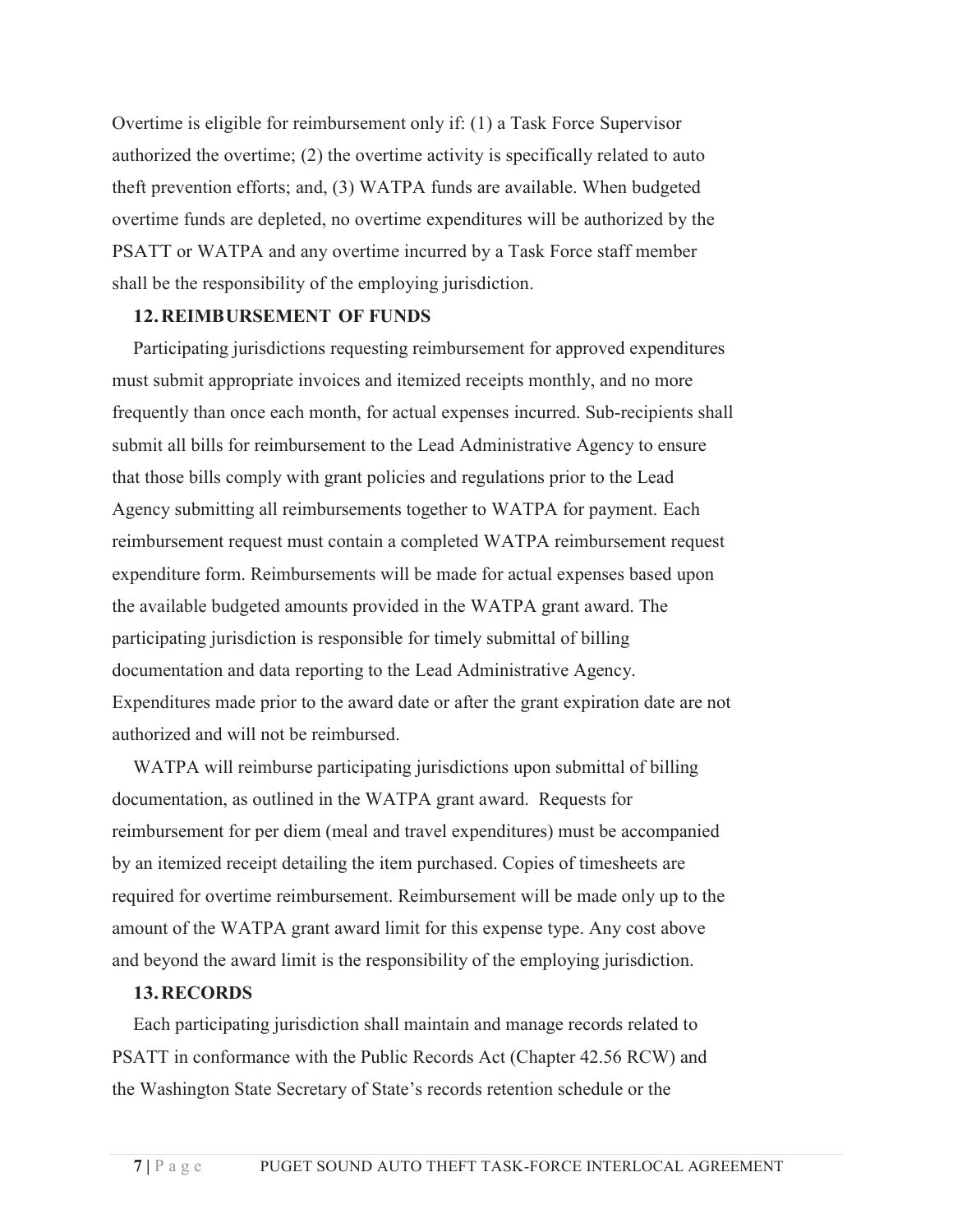participating jurisdiction's unique records retention schedule so long as such unique retention schedule meets or exceeds the requirements of state law. All records relating to PSATT kept by a participating jurisdiction shall be available for full inspection and copying by any other participating jurisdiction. Records related to PSATT include but are not limited to bi-annual WATPA reporting, invoices, and requests for reimbursement along with supporting documentation.

Any party to this Agreement that receives a Public Records Act request related to PSATT shall notify every other jurisdiction participating in this Agreement of the request within two (2) business-days. All participating jurisdictions will search their records to locate and produce responsive documents in a prompt manner to support meeting notification and response requirements under the Public Records Act and will identify those responsive records produced that are or may be exempt from disclosure under state law.

Criminal investigation reports generated by the Task Force will be maintained in the records systems of the employing jurisdiction of the primary Task Force staff member who created the report. The primary investigator of an incident or case may include in his or her report supplemental reports that are also filed with another agency by Task Force members.

## **14.POLITICAL ACTI VITI ES PROHIBITED**

No government funds, including WATPA award funds, may be used for or against ballot measures or the candidacy of any person for public office.

# **15.PRESS RELEASES**

All press releases related to Puget Sound Auto Theft Task-Force activity must be authorized by the Task Force Commander, who will coordinate the press release with the police agencies in whose jurisdictions the incident has taken place. In the event that a press release is associated with a public service announcement or public outreach efforts, the Task Force Commander will coordinate the press release with the Board.

#### **16.LIABILITY AND INDEMNIFICATION**

The Task Force staff assigned by the employing jurisdiction shall continue under the employment of that jurisdiction for purposes of any losses, claims,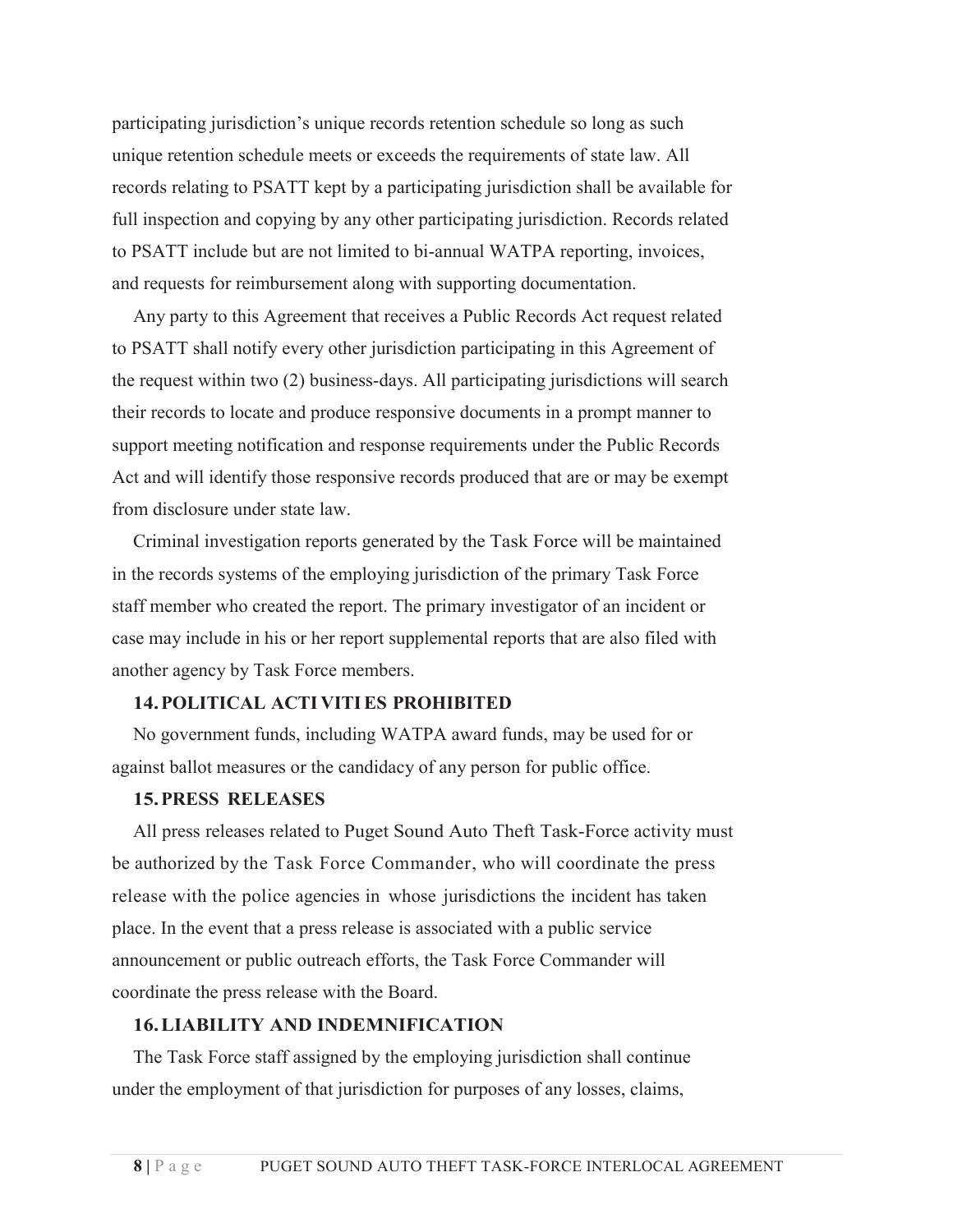damages, or liabilities arising out of or related to the services provided to the Task Force or the activities of the Task Force. Each participating jurisdiction agrees to hold harmless, defend, and indemnify the other participating jurisdictions in the Task Force in any action arising from the negligence of the employees of that jurisdiction including all costs of defense including attorney's fees.

## **A**. **Collective Representation and Defense.**

The jurisdictions may retain joint legal counsel to collectively represent and defend the jurisdictions in any legal action. In the event a jurisdiction does not agree to joint representation, that jurisdiction shall be solely responsible for all attorney fees accrued for its individual representation or defense. The jurisdictions and their respective defense counsel shall make a good faith attempt to cooperate with other participating jurisdictions. Cooperation includes, but is not limited to, providing all documentation requested and making Task Force members available for depositions, discovery, settlement conferences, strategy meetings, and trial.

## **B. Insurance.**

Each participating jurisdiction shall maintain adequate insurance through the commercial insurance market, an insurance pool, self-insurance, or a combination thereof. The failure of any insurance carrier or self-insured pooling organization to agree to or follow the terms of this Agreement shall not relieve any participating jurisdiction from its obligations under this Agreement.

### **17.NOTICE OF CLAIMS, LAWSUITS, AND SETTLEMENTS**

In the event a claim is filed or lawsuit is brought against a participating jurisdiction or its employees for actions arising out of its conduct in support of Task Force operations, that jurisdiction shall promptly notify the other participating jurisdictions of the claim or lawsuit. Any documentation, including the claim or legal complaints, shall be provided to each participating jurisdiction within ten  $(10)$  calendar days.

### **18.PRE-CLAIM FILING REQUIREMENTS**

Nothing in this Agreement shall be deemed a waiver by any participating jurisdiction of the requirements set forth in Chapters 4.92 and 4.96 RCW, and a participating jurisdiction providing notice or copies of a claim to another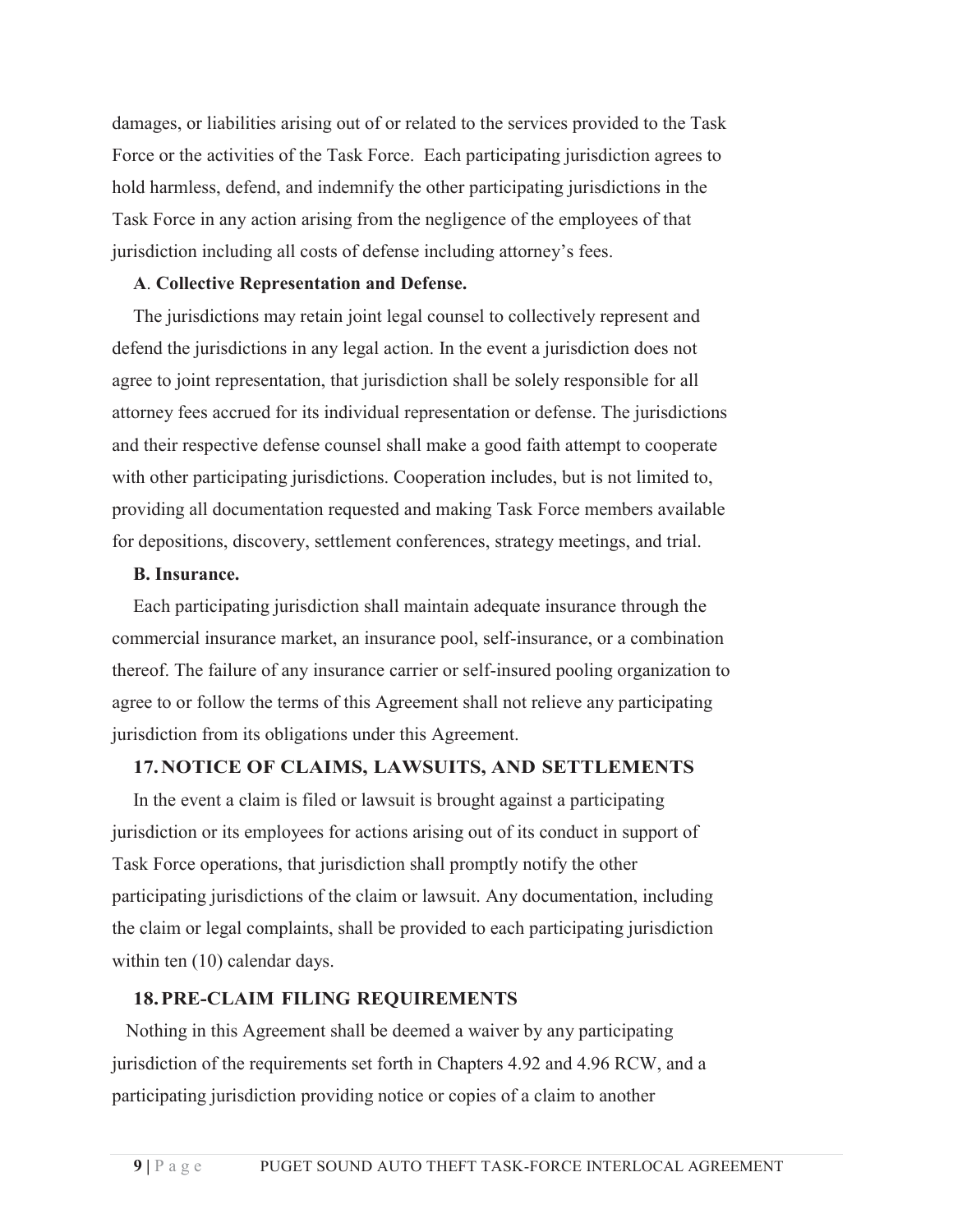jurisdiction pursuant to Section 17 of this Agreement shall not be deemed compliance with the requirement that a party who files suit against a jurisdiction first file a claim with the jurisdiction in accordance with Chapters 4.92 and 4.96 RCW. Moreover, nothing in this Agreement shall be deemed acceptance of service of a lawsuit, and the fact that a participating jurisdiction provides notice or copies of a lawsuit to another jurisdiction shall not be deemed adequate service of such lawsuit in accordance with the state or federal Rules of Civil Procedure or the Revised Code of Washington.

# **19.WRITTEN CONSENT TO ENFORCE TRAFFIC AND CRIMINAL LAWS**

Pursuant to Chapter 10.93 RCW, this Agreement shall constitute the prior written consent of each sheriff or police chief of each participating jurisdiction to permit the officers of any participating jurisdiction to enforce traffic or criminal laws in any of the participating jurisdictions in pursuit of the purpose of this Agreement.

# **20.ALTERATIONS**

This Agreement may be modified, amended, or altered by agreement of all parties and such alteration, amendment, or modification shall be effective when reduced to writing and executed in a manner consistent with this Agreement.

# **21.FILING**

Upon execution, this Agreement shall be filed with the city clerks of the respective participating municipalities and such other governmental agencies as may be required by law, and each jurisdiction shall, pursuant to RCW 39.34.040, list this Agreement by subject on its official website.

## **22.SEVERABILITY**

If any part, paragraph, section, or provision of this Agreement is held to be invalid by any court of competent jurisdiction, such adjudication shall not affect the validity of any remaining section, part, or provision of this Agreement.

## **23.AUTHORIZATIONS**

Pursuant to RCW 39.34.050, this Agreement shall be executed on behalf of each participating jurisdiction by its duly authorized representative and pursuant to an appropriate resolution or ordinance of the governing body of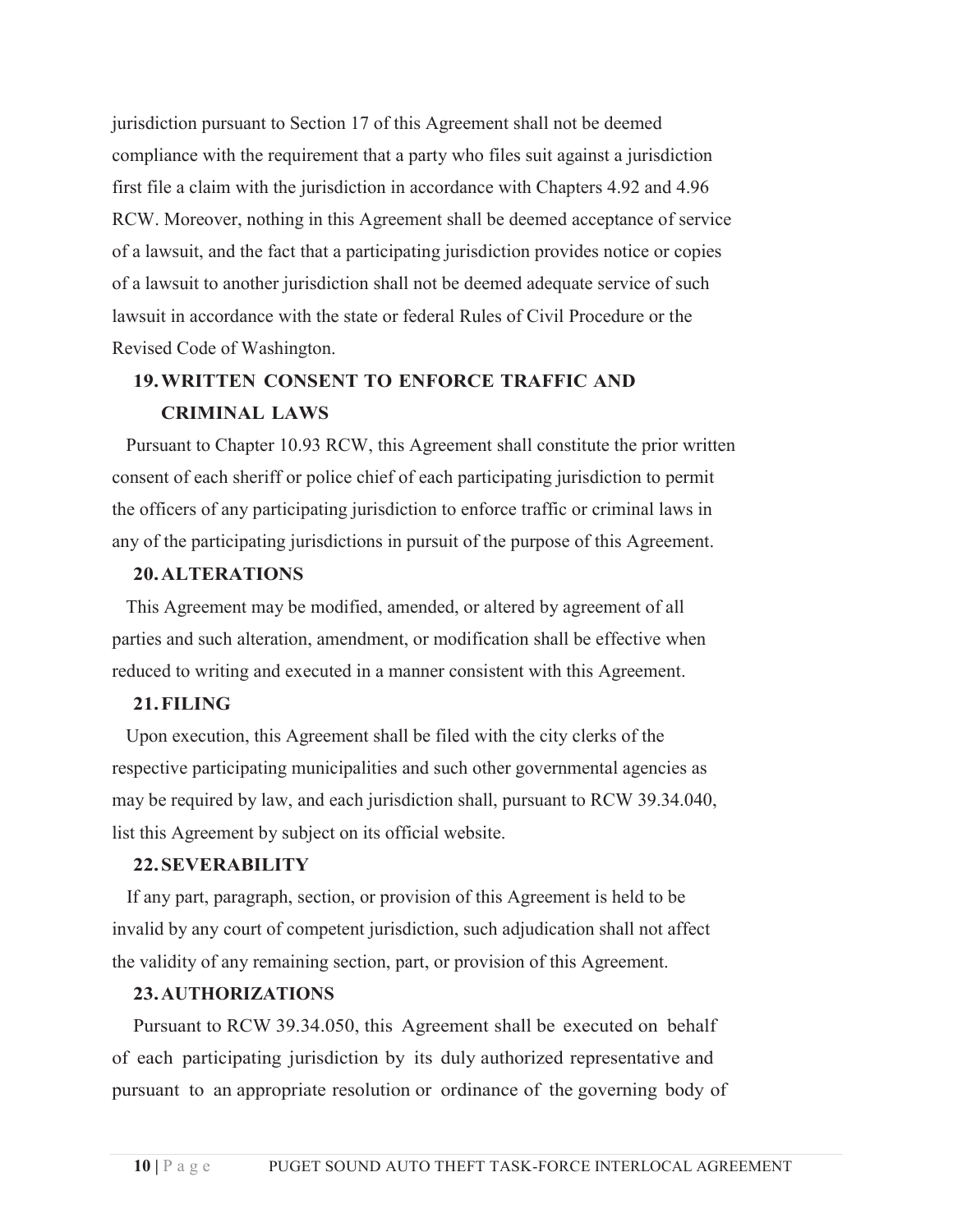each participating jurisdiction. This Agreement shall be deemed effective upon the last date of execution by the last so authorized representative. This Agreement may be executed by counterparts and be valid as if each authorized representative had signed the original document.

By signing below, the signor certifies that he or she has the authority to sign this agreement on behalf of the participating jurisdiction, and the participating jurisdiction agrees to the terms of the Agreement.

[Signature Pages Follow]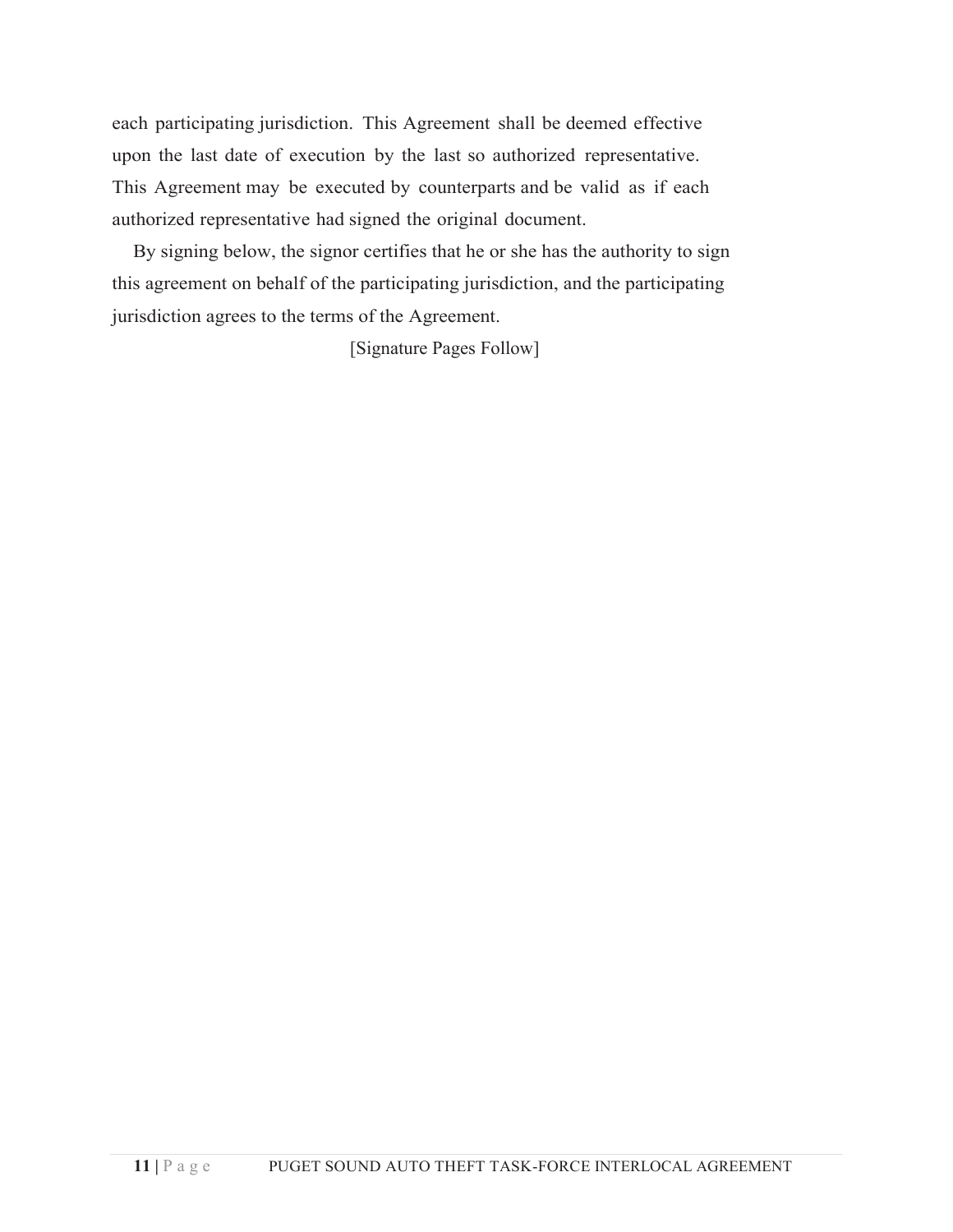| Nancy Backus                             | Date |                                    | Date |
|------------------------------------------|------|------------------------------------|------|
| Mayor, City of Auburn                    |      | City Attorney, City of Auburn      |      |
|                                          | Date |                                    |      |
| City Clerk, City of Auburn               |      |                                    |      |
| DocuSigned by:<br><b>8AADIDED8A424D6</b> |      | DocuSigned by:<br>tatlılın Haggard |      |
| Michael McCullough                       | Date | Kathleen Haggard                   | Date |
| Mayor, City of Bonney Lake               |      | City Attorney, City of Bonney Lake |      |
| DocuSigned by:<br>Sadie a. Scharemar     |      |                                    |      |
| FE0BSEFCF37394FS<br>Sadie Schaneman      | Date |                                    |      |
| City Clerk, City of Bonney Lake          |      |                                    |      |
| <b>Beau Burkett</b>                      | Date | Phil Olbrechts                     | Date |
| Mayor, City of Buckley                   |      | City Attorney, City of Buckley     |      |
| <b>Treva Percival</b>                    | Date |                                    |      |
| City Clerk, City of Buckley              |      |                                    |      |
|                                          |      |                                    |      |
| Jim Ferrell                              | Date | J. Ryan Call                       | Date |
| Mayor, City of Federal Way               |      | City Attorney, City of Federal Way |      |
| <b>Stephanie Courtney</b>                | Date |                                    |      |
| City Clerk, City of Federal Way          |      |                                    |      |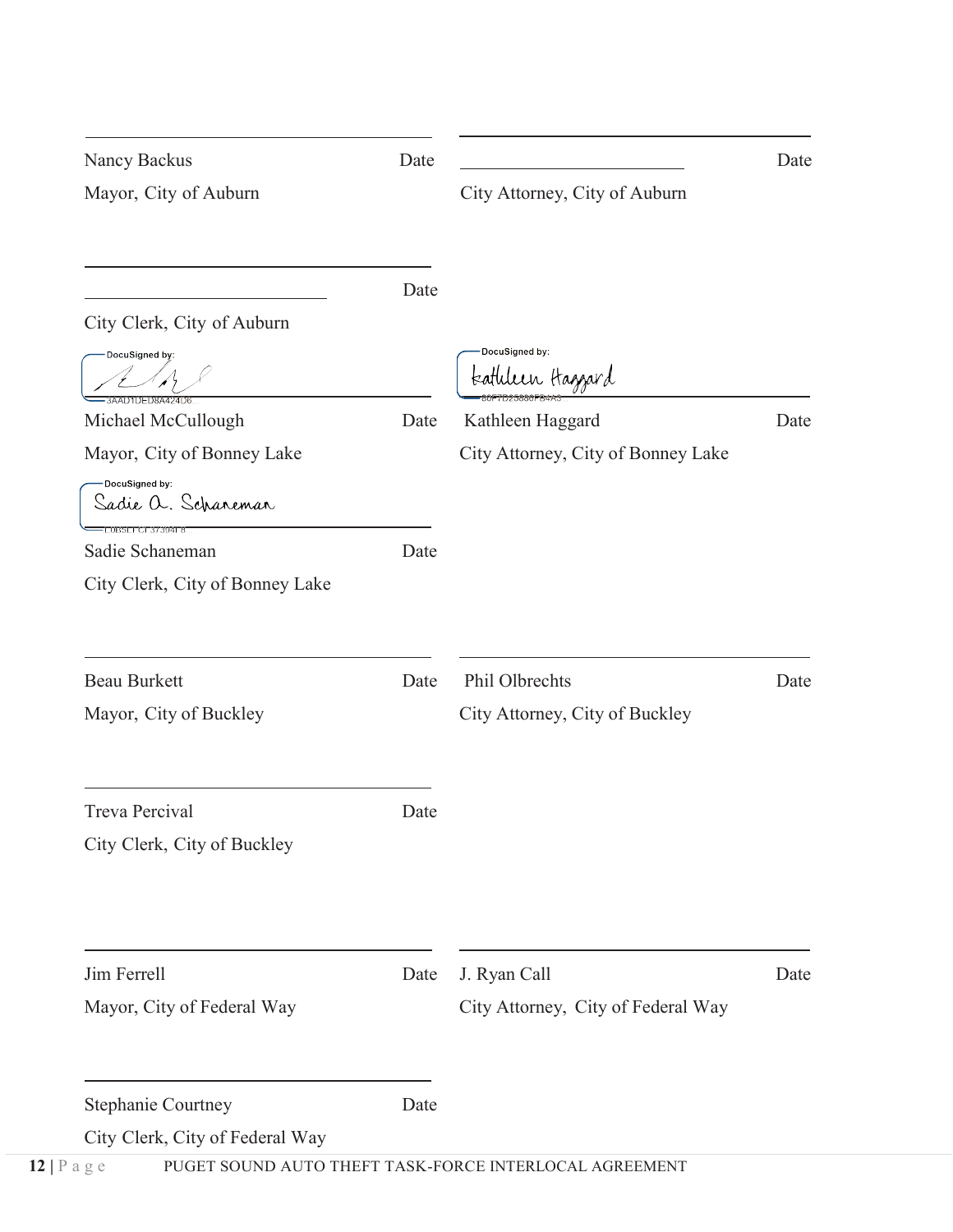| Mike Zaro<br>Chief of Police, City of Lakewood    | Date | Heidi Wachter<br>City Attorney, City of Lakewood | Date |
|---------------------------------------------------|------|--------------------------------------------------|------|
| Briana Schumacher<br>City Clerk, City of Lakewood | Date | John Caulfield<br>City Manager, City of Lakewood | Date |
| John Palmer<br>Mayor, City of Puyallup            | Date | Joseph Beck<br>City Attorney, City of Puyallup   | Date |
| Mary Winter<br>City Clerk, City of Puyallup       | Date |                                                  |      |
| Elizabeth Pauli<br>City Manager, City of Tacoma   | Date | City Attorney, City of Tacoma                    | Date |
| Doris Sorum<br>City Clerk, City of Tacoma         | Date |                                                  |      |
| Allan Ekberg<br>Mayor, City of Tukwila            | Date | Rachel Turpin<br>City Attorney, City of Tukwila  | Date |
| Christy O'Flaherty<br>City Clerk, City of Tukwila | Date |                                                  |      |